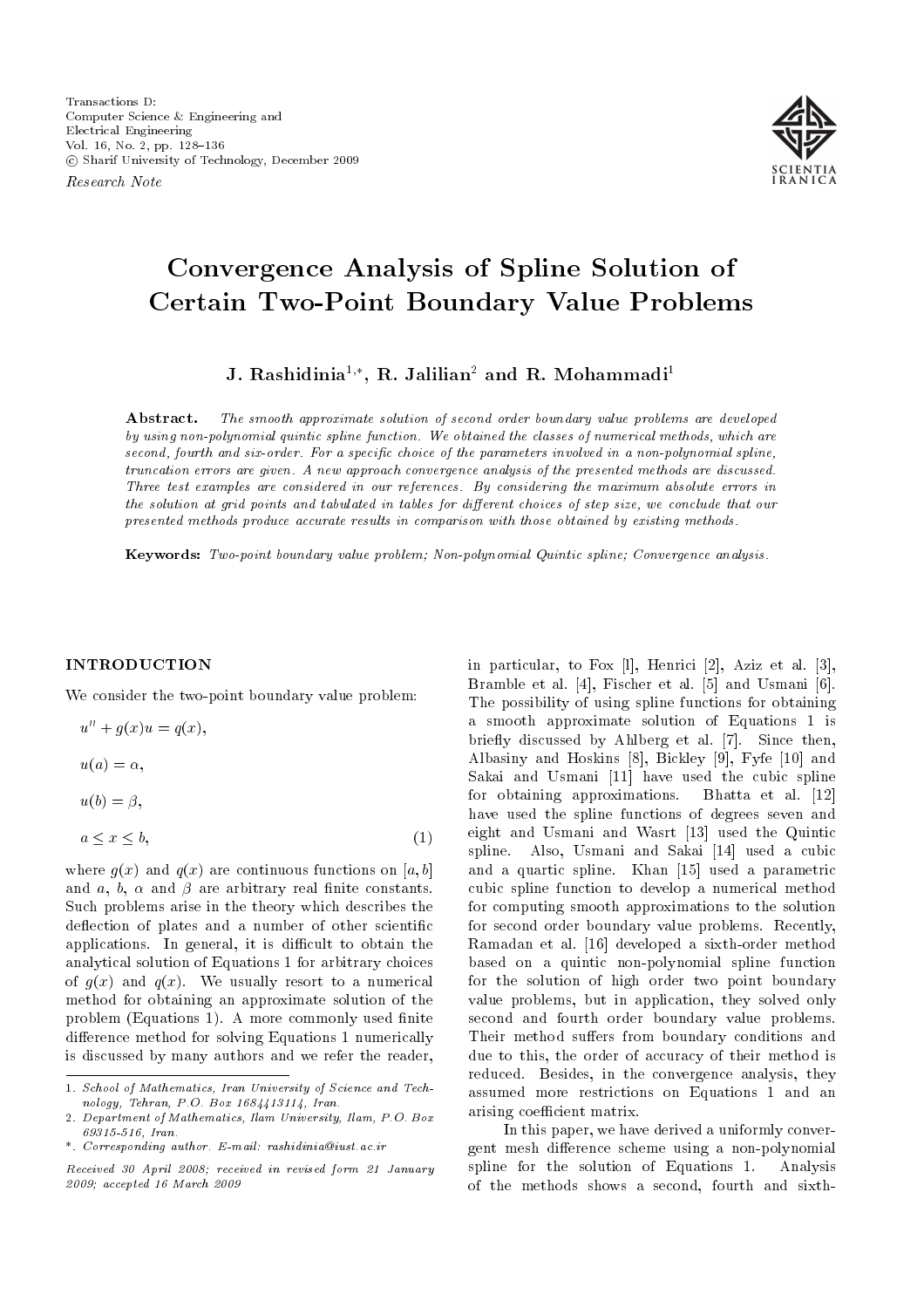Spline Solution of Two-Point Boundary Value Problems 129

order convergent for arbitrary  $\alpha$ ,  $\beta$ ,  $p$ ,  $r$  and  $s$ . In this article, first, the consistency relation of our non-polynomial quintic spline in [17] is used for the solution of Equations 1. Then, the methods and the development of boundary conditions are described and classes of the methods are discussed. Following that a new approach for convergence analysis is presented. Here, we obtained the restriction on function  $g$  only. Finally, some numerical evidence is included to show the practical applicability and superiority of our methods.

# DESCRIPTION OF THE METHODS AND DEVELOPMENT OF BOUNDARY **CONDITIONS**

Let us consider a mesh with nodal points  $x_i$  on  $[a, b]$ , such that:

$$
\Delta: a = x_0 < x_1 < x_2 < \cdots < x_{n-1} < x_n = b,
$$

where  $h = \frac{b-a}{n}$  for  $i = 1(1)n$ . We also denote the function value  $u(x_i)$  by  $u_i$ .

For each segment  $[x_i, x_{i+1}], i = 0, 1, 2, \dots, n-1,$ by using the non-polynomial quintic spline relation derived in our paper [17], we have:

$$
pM_{i-2} + rM_{i-1} + sM_i + rM_{i+1} + pM_{i+2}
$$
  
= 
$$
\frac{1}{h^2} [\alpha (u_{i+2} + u_{i-2}) + 2(\beta - \alpha)(u_{i+1} + u_{i-1}) + (2\alpha - 4\beta)u_i],
$$
 (2)

where:

$$
p = \alpha_1 + \frac{\alpha}{6},
$$
  
\n
$$
r = 2\left[\frac{1}{6}(2\alpha + \beta) - (\alpha_1 - \beta_1)\right],
$$
  
\n
$$
s = 2\left[\frac{1}{6}(\alpha + 4\beta) + (\alpha_1 - 2\beta_1)\right],
$$
  
\n
$$
\alpha = \left(\frac{1}{\theta^2}\right)(\theta \csc \theta - 1),
$$
  
\n
$$
\beta = \left(\frac{1}{\theta^2}\right)(1 - \theta \cot \theta),
$$
  
\n
$$
\alpha_1 = \frac{1}{\theta^2}\left(\frac{1}{6} - \alpha\right),
$$
  
\n
$$
\beta_1 = \frac{1}{\theta^2}\left(\frac{1}{3} - \beta\right).
$$

At mesh point  $x_i$ , the proposed differential Equations 1 may be discretized by:

$$
M_i + g_i u_i = q_i,\t\t(3)
$$

where:

$$
M_i = S_i''(x_i),
$$
  
\n
$$
g_i = g(x_i),
$$
  
\n
$$
q_i = q(x_i),
$$

and:

$$
u_i = u(x_i).
$$

Substituting Equation 3 in spline Relation 2, we obtain:

$$
(\alpha + ph^2 g_{i-2})u_{i-2} + (2(\beta - \alpha) + h^2 r g_{i-1})u_{i-1}
$$
  
+
$$
(2\alpha - 4\beta + sh^2 g_i)u_i + (2(\beta - \alpha) + h^2 r g_{i+1})u_{i+1}
$$
  
+
$$
(\alpha + ph^2 g_{i+2})u_{i+2} = h^2 (p(q_{i-2}) + r(q_{i-1}) + s(q_i)
$$
  
+
$$
r(q_{i+1}) + p(q_{i+2})),
$$
  

$$
i = 2(1)n - 2.
$$
 (4)

To obtain a unique solution for this system (Equation 4), we need two more equations to be associated, so we use the following boundary conditions:

(a) Following [17], the second-order boundary formula is:

$$
u_1 - 2u_2 + u_3 = \frac{h^2}{6} (u_1'' + 4u_2'' + u_3''),
$$
  
\n
$$
i = 1,
$$
  
\n
$$
u_{n-3} - 2u_{n-2} + u_{n-1}
$$
  
\n
$$
= \frac{h^2}{6} (u_{n-3}'' + 4u_{n-2}'' + u_{n-1}''),
$$
  
\n
$$
i = n - 1,
$$
\n(5)

using Equation 3, we have:

$$
(1 + \frac{h^2}{6}g_1)u_1 + (-2 + \frac{4h^2}{6}g_2)u_2
$$
  
+ 
$$
(1 + \frac{h^2}{6}g_3)u_3 = \frac{h^2}{6}[q_1 + 4q_2 + q_3],
$$
  

$$
(1 + \frac{h^2}{6}g_{n-3})u_{n-3} + (-2 + \frac{4h^2}{6}g_{n-2})u_{n-2}
$$
  
+ 
$$
(1 + \frac{h^2}{6}g_{n-1})u_{n-1}
$$
  
= 
$$
\frac{h^2}{6}[q_{n-3} + 4q_{n-2} + q_{n-1}],
$$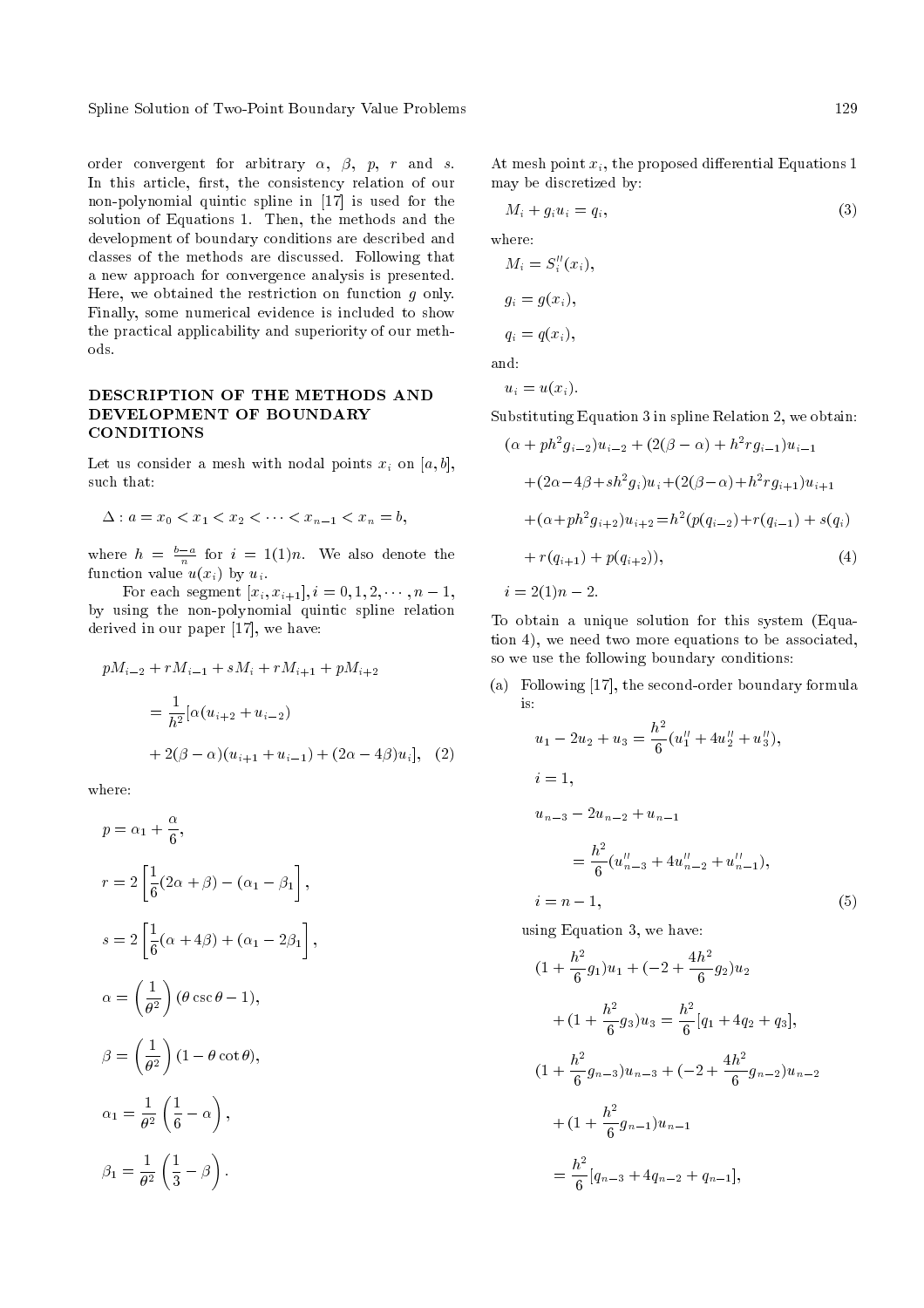(b) Following [17], the fourth-order boundary formula is:

$$
u_1 - 2u_2 + u_3 = \frac{h^2}{12} (u_1'' + 10u_2'' + u_3''),
$$
  
\n
$$
i = 1,
$$
  
\n
$$
u_{n-3} - 2u_{n-2} + u_{n-1} = \frac{h^2}{12} (u_{n-3}'' + 10u_{n-2}'' + u_{n-1}''),
$$
  
\n
$$
i = n - 1,
$$
  
\n(6)

using Equation 3, we have:

$$
(1 + \frac{h^2}{12}g_1)u_1 + (-2 + \frac{10h^2}{12}g_2)u_2
$$
  
+ 
$$
(1 + \frac{h^2}{12}g_3)u_3 = \frac{h^2}{12}[q_1 + 10q_2 + q_3],
$$
  

$$
(1 + \frac{h^2}{12}g_{n-3})u_{n-3} + (-2 + \frac{10h^2}{12}g_{n-2})u_{n-2}
$$
  
+ 
$$
(1 + \frac{h^2}{12}g_{n-1})u_{n-1}
$$
  
= 
$$
\frac{h^2}{12}[q_{n-3} + 10(q_{n-2}) + q_{n-1}],
$$

(c) In order to obtain the sixth-order boundary formula, we define the following identities:

$$
\sum_{k=0}^{3} a_k u_k + h^2 \sum_{k=0}^{5} b_k u''_k + t_1 h^8 u_0^{(8)},
$$
  
\n
$$
i = 1,
$$
  
\n
$$
\sum_{k=0}^{3} a_k u_{n-k} + h^2 \sum_{k=0}^{5} b_k u''_{n-k} + t_{n-1} h^8 u_n^{(8)},
$$
  
\n
$$
i = n - 1,
$$
\n(7)

in order to obtain unknown coefficients  $a$  and  $b$  in Relations 7, by Taylor's expansion, we obtain:

$$
(a_0, a_1, a_2, a_3) = (-10, 19, -8, -1),
$$
  
\n
$$
t_1 = t_{n-1} = \left(\frac{2179}{60480}\right),
$$
  
\n
$$
(b_0, b_1, b_2, b_3, b_4, b_5)
$$
  
\n
$$
= \left(\frac{179}{240}, \frac{1057}{120}, \frac{39}{40}, \frac{41}{60}, \frac{-61}{240}, \frac{1}{24}\right).
$$

# CLASSES OF THE METHODS

By expanding Equation 4 in the Taylor's series about  $x_i$ , we obtain the following local truncation error:

$$
t_i = \left[\frac{1}{6}(7\alpha + \beta) - (4p + r)\right] h^4 u_i^{(4)}
$$
  
+ 
$$
\left[\frac{1}{180}(31\alpha + \beta) - \frac{1}{12}(16p + r)\right] h^6 u_i^{(6)},
$$
  
+ 
$$
\left[\frac{1}{131040}(1611\alpha + 31\beta) - \frac{1}{360}(4p + r)\right] h^8 u_i^{(8)}
$$
  
+ 
$$
O(h^9), \qquad 2 \le i \le n - 2.
$$
 (8)

By using the above truncation error to eliminate the coefficients of various powers,  $h$ , we can obtain classes of the methods. For any choice of  $\alpha$ ,  $\beta$ ,  $p$ ,  $r$  and s, whose  $\alpha + \beta = \frac{1}{2}$  and with boundary formulas (Relations 5 to 7) we obtain the following methods.

# Second-Order Method

For:

$$
(\alpha,\beta)=\left(\frac{1}{4},\frac{1}{4}\right),
$$

and:

 $p = 0.040634839941134321703,$  $r = 0.25412730690212937985,$ 

 $s = 0.41047570631347259688,$ 

we obtain the second-order method,  $t_i = O(h^4)$ .

### Fourth-Order Method

For:

$$
(\alpha,\beta)=(\frac{1}{6},\frac{1}{3}),
$$

and:

$$
p = \frac{1}{120},
$$
  

$$
r = \frac{26}{120},
$$
  

$$
s = \frac{66}{120},
$$

we obtain the fourth-order method,  $t_i = O(h^6)$ .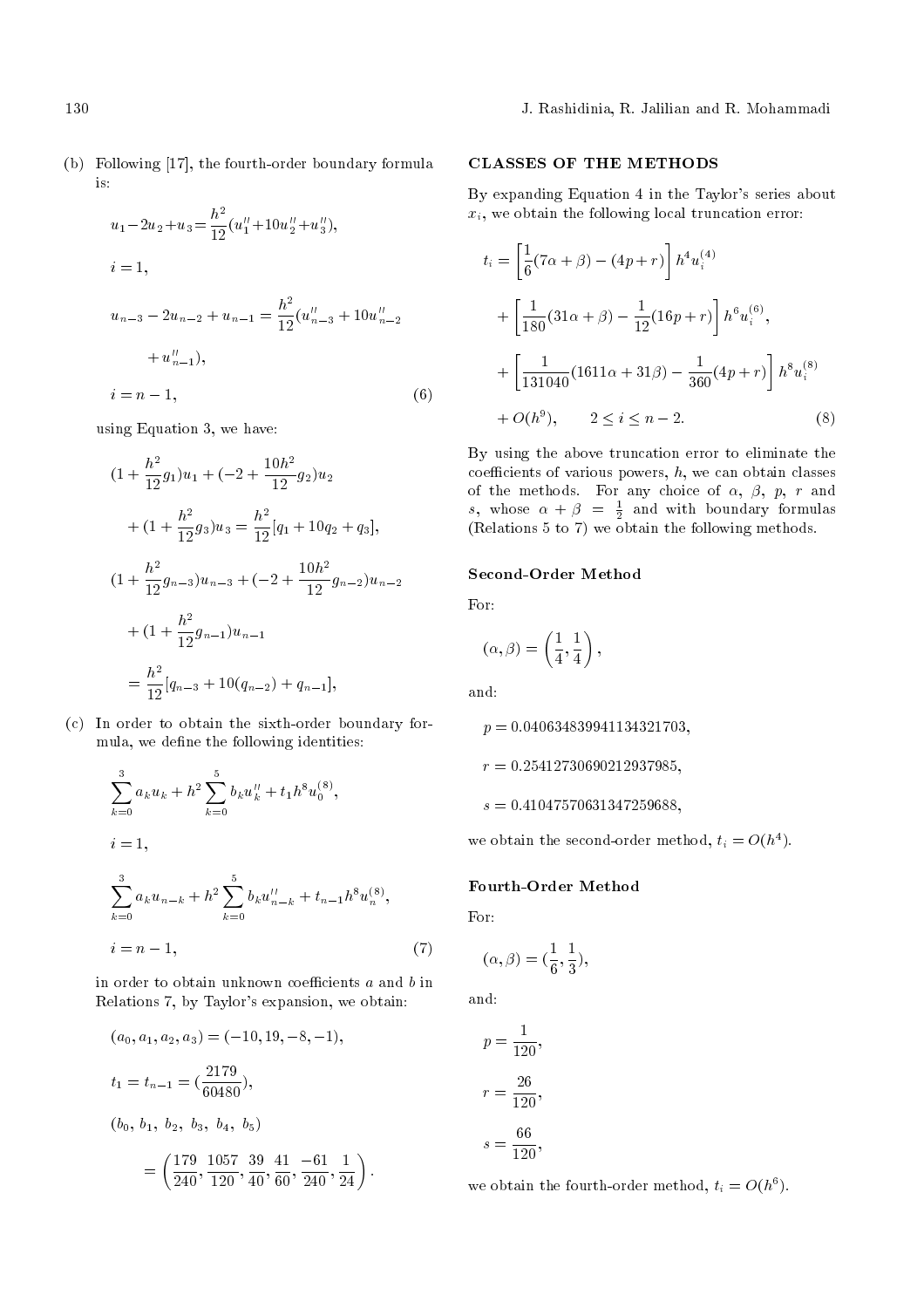# Sixth-Order Method

For

$$
(\alpha, \beta) = (\frac{1}{12}, \frac{5}{12}),
$$

and:

$$
p = \frac{1}{360},
$$
  

$$
r = \frac{56}{360},
$$
  

$$
s = \frac{246}{360},
$$

we obtain the sixth-order method,  $t_i = O(h^8)$ .

# CONVERGENCE ANALYSIS

In this section, we investigate the new approach convergence analysis of the sixth-order associated method, a boundary formulas (Relations 7). The given system can be considered in matrix form as:

$$
(i) \qquad A\overline{U} = C + T,
$$

$$
(ii) \tAU = C,
$$

$$
(iii) \tAE = T,\t(9)
$$

where:

$$
\overline{U} = (\overline{u}_i), \qquad U = (u_i), \qquad C = (c_i),
$$
  

$$
T = (t_i), \qquad E = (e_i),
$$

are  $(n - 1)$ -dimensional column vectors. Matrix A is defined by:

 $A = (A_0A_1 + 6A_0) + B,$ 

where A is a monotone five band matrix of order  $n-1$ , and  $A_0 = (a_{ij})$  is a tri-diagonal matrix defined by:

$$
a_{ij} = \begin{cases} 2, & i = j = 1, 2, \cdots, n - 1, \\ -1, & |i - j| = 1, \\ 0, & \text{otherwise,} \end{cases}
$$
(10)

and  $A_1 = (a_{ij}^*)$ , is a tri-diagonal matrix defined by:

$$
a_{ij}^* = \begin{cases} 4, & i = j = 1, 2, \cdots, n - 1, \\ 1, & |i - j| = 1, \\ 0, & \text{otherwise,} \end{cases}
$$
(11)

 $B = h^2 Q G$  with  $G = diag(g_i), i = 1, 2, \dots, n-1$ , and:

$$
(A_0 A_1 + 6A_0) =
$$
\n
$$
\begin{bmatrix}\n19 & -8 & -1 \\
-8 & 18 & -8 & -1 \\
-1 & -8 & 18 & -8 & -1 \\
& \ddots & \ddots & \ddots & \ddots\n\end{bmatrix}
$$
\n
$$
\begin{bmatrix}\n19 & -8 & -1 \\
-8 & 18 & -8 & -1 \\
& \ddots & \ddots & \ddots & \ddots\n\end{bmatrix}
$$
\n
$$
\begin{bmatrix}\n12 \\
12\n\end{bmatrix}
$$
\n
$$
-1 & -8 & 18 & -8 & -1 \\
& -1 & -8 & 18 & -8 \\
& -1 & -8 & 19\n\end{bmatrix}
$$

$$
Q\,=\,
$$

$$
\begin{bmatrix}\n\frac{1057}{120} & \frac{39}{40} & \frac{41}{60} & \frac{-61}{240} \\
-\frac{672}{360} & -\frac{2952}{360} & -\frac{672}{360} & -\frac{12}{360} \\
-\frac{12}{360} & -\frac{672}{360} & -\frac{2952}{360} & -\frac{672}{360} \\
&\ddots & \ddots & \ddots & \ddots\n\end{bmatrix}
$$
\n
$$
-\frac{1}{360}
$$
\n
$$
\begin{bmatrix}\n\frac{1}{24} & -\frac{12}{360} & -\frac{872}{360} & -\frac{2952}{360} & -\frac{672}{360} & -\frac{12}{360} \\
&\ddots & \ddots & \ddots & \ddots\n\end{bmatrix}
$$
\n
$$
-\frac{12}{360} & -\frac{672}{360} & -\frac{2952}{360} & -\frac{672}{360} & -\frac{12}{360} \\
&\frac{1}{24} & \frac{-61}{240} & \frac{41}{60} & \frac{39}{40} & \frac{1057}{120}\n\end{bmatrix}
$$
\n(13)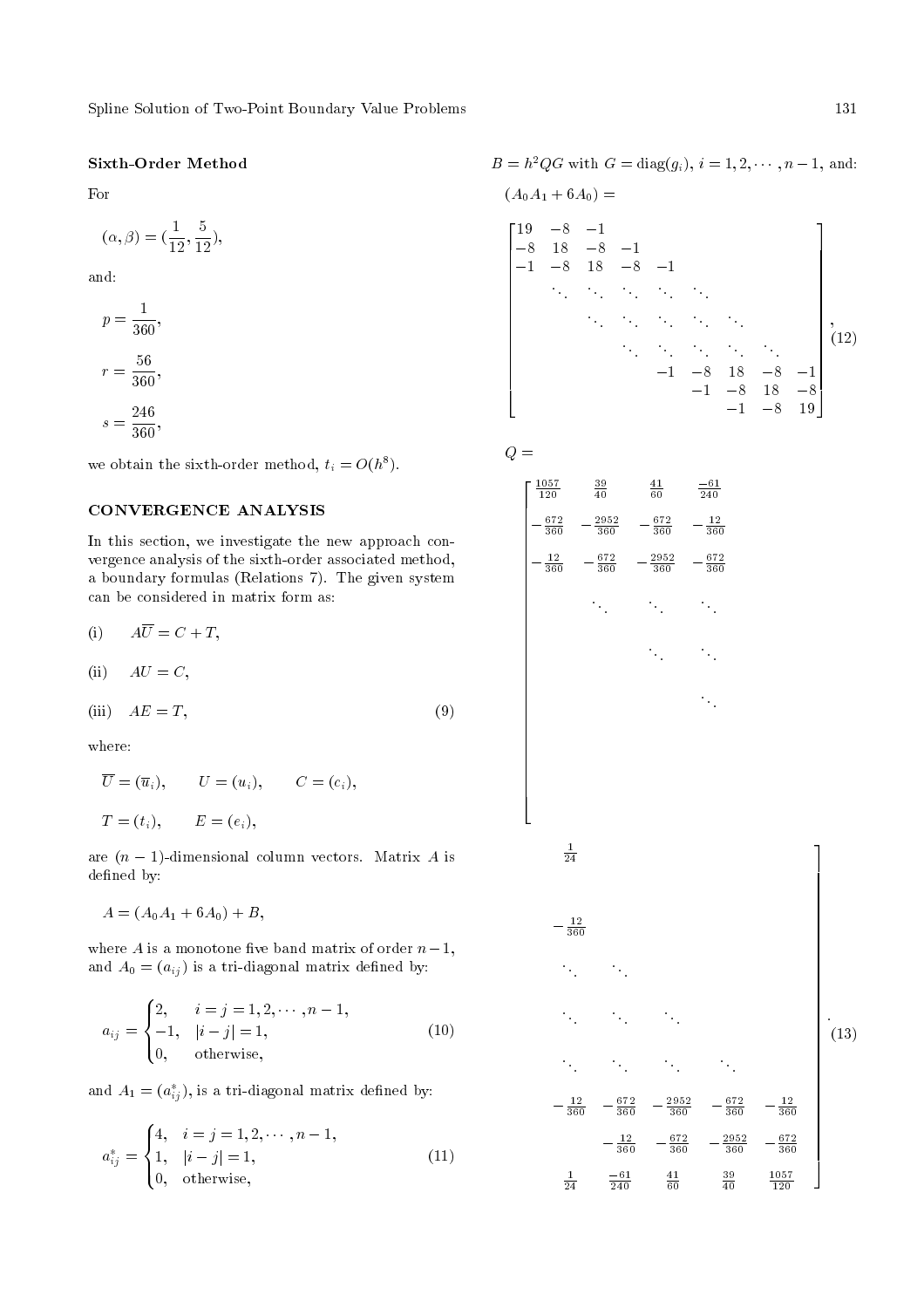132 J. Rashidinia, R. Jalilian and R. Mohammadi

Vector C is given by:

 $c_i$ 

$$
\begin{cases}\n10\alpha - h^2 \left[ \frac{179}{240}(q_0 - g_0\alpha) + \frac{1057}{120}q_1 + \frac{39}{40}q_2 + \frac{41}{60}q_3 - \frac{61}{240}q_4 + \frac{1}{24}q_5 \right], \\
\dot{i} = 1, \\
\alpha - \frac{12h^2}{360}[(q_0 - g_0\alpha) + 56q_1 + 246q_2 + 56q_3 + q_4], \\
\dot{i} = 2, \\
-\frac{12h^2}{360}[q_{i-2} + 56q_{i-1} + 246q_i + 56q_{i+1} + q_{i+2}], \\
\dot{i} = 3, \dots, n - 3, \\
\beta - \frac{12h^2}{360}[(q_n - g_n\beta) + 56q_{n-1} + 246q_{n-2} + 56q_{n-3} + q_{n-4}], \\
\dot{i} = n - 2, \\
10\beta - h^2 \left[ \frac{179}{240}(q_n - g_n\beta) + \frac{1057}{120}q_{n-1} + \frac{39}{40}q_{n-2} + \frac{41}{60}q_{n-3} - \frac{61}{240}q_{n-4} + \frac{1}{24}q_{n-5} \right], \\
\dot{i} = n - 1.\n\end{cases}
$$

Vector  $T$  is the local truncation error vector and is defined as:

 $t_i =$ 

$$
\begin{cases}\n\frac{2179}{60480}h^8u^{(8)}(\xi_1)+O(h^9), & a < \xi_1 < x_5 \\
i = 1, \\
\frac{173}{262080}h^8u^{(8)}(\xi_i)+O(h^9), & x_{i-2} < \xi_i < x_{i+2} \\
i = 2, \cdots, n-2, \\
\frac{2179}{60480}h^8u^{(8)}(\xi_{n-1})+O(h^9), & x_{n-5} < \xi_{n-1} < b \\
i = n-1.\n\end{cases}
$$
\n(15)

# Lemma 1

If M is a square matrix of order n and  $||M|| < 1$ , then  $(I + M)^{-1}$  exists and  $||(I + M)^{-1}|| < \frac{1}{(1 - ||M||)}$ .

To explain the existence of  $A^{-1}$ , since  $A =$  $(A_0A_1 + 6A_0) + B$ , we have to show  $(A_0A_1 + 6A_0)$ is nonsingular. By using Lemma 1 and Henrici [2], we shall first require bounds for the element of  $(A_0)^{-1}$ . If  $A_0^{-1} = (a_{ij}^*),$  then:

$$
a_{ij}^{*} = \begin{cases} \frac{j(n-i)}{n}, & i \geq j, \\ \frac{i(n-j)}{n}, & i \leq j, \end{cases}
$$
 (16)

and we get:

$$
\sum_{j=1}^{n} a_{ij}^{*} = \sum_{j=1}^{i} \frac{j(n-i)}{n} + \sum_{j=i+1}^{n} \frac{i(n-j)}{n}
$$

$$
\leq \frac{(n)^2}{8},
$$
(17)

where the equality holds only if  $n$  is odd. Inequality can be written as:

$$
||A_0^{-1}|| \le \frac{(b-a)^2}{8h^2}.
$$
\n(18)

Also, by using [13] we have:

$$
||A_1^{-1}|| \le \frac{1}{2},
$$
  

$$
(A_0A_1 + 6A_0)^{-1} = (I + \frac{1}{6}A_1)^{-1}(6A_0)^{-1}.
$$
 (19)

By using Lemma 1  $(I + \frac{1}{6}A_1)^{-1}$  exists and we get bounds for  $\|(A_0A_1 + 6A_0)^{-1}\|$ ,

$$
\|(A_0A_1 + 6A_0)^{-1}\| \le \frac{\|(6A_0)^{-1}\|}{1 - \|\frac{1}{6}A_1\|} = \frac{(b-a)^2}{44h^2},\qquad(20)
$$

where  $\|.\|$  represents the  $\infty$ -norm in the matrix vector.

# Lemma 2

Matrix  $A = (A_0A_1 + 6A_0) + B$  is nonsingular, if:

$$
\|g\| < \frac{11}{3(b-a)^2},
$$

where  $||G|| \le ||g|| = \max_{a \le x \le b} |g(x)|$ .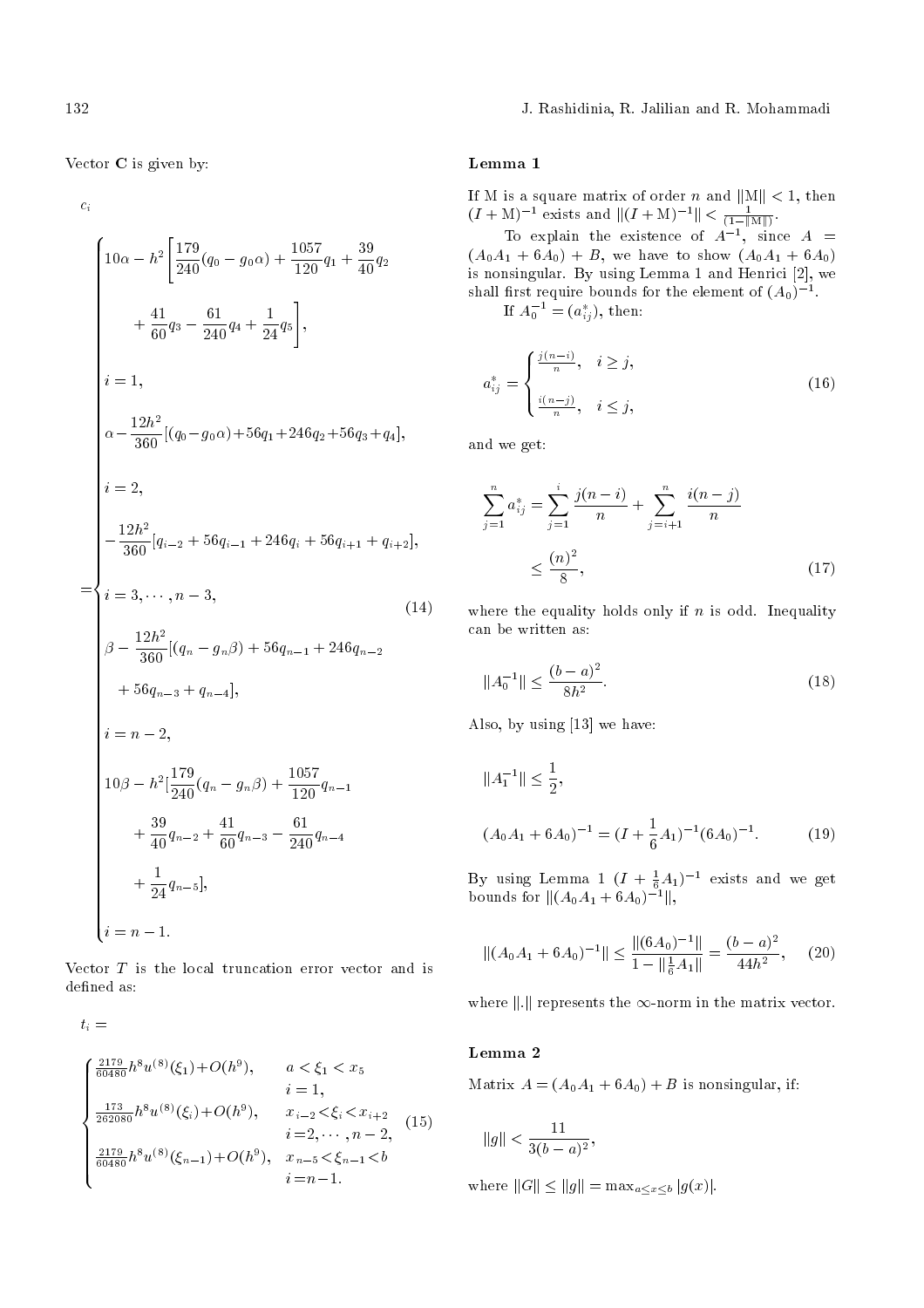Spline Solution of Two-Point Boundary Value Problems 133

#### Proof

#### Since

$$
A^{-1} = [(A_0 A_1 + 6A_0) + B]^{-1}
$$
  
=  $[I + (A_0 A_1 + 6A_0)^{-1}B]^{-1}(A_0 A_1 + 6A_0)^{-1}$ 

it is sufficient to show that  $[I + (A_0A_1 + 6A_0)^{-1}B]$  is nonsingular. Moreover, we know that in the case of a sixth-order method we can obtain:

$$
||Q|| \leq 12.
$$

Also, using Lemma 1, if  $||(A_0A_1 + 6A_0)^{-1}B|| < 1$ , then  $(I + (A_0A_1 + 6A_0)^{-1}B)^{-1}$  exists. Also, we get:

$$
||(I + (A_0A_1 + 6A_0)^{-1}B)^{-1}||
$$
  
< 
$$
< \frac{1}{1 - ||(A_0A_1 + 6A_0)^{-1}B||},
$$

where:

$$
||(A_0A_1 + 6A_0)^{-1}B|| \le ||(A_0A_1 + 6A_0)^{-1}|| ||B||
$$
  

$$
\le \frac{(b-a)^2}{44h^2}(h^2||Q||||g||) < 1,
$$

and then, we have:

$$
\|g\| < \frac{11}{3(b-a)^2}.\ \Box
$$

#### Theorem 1

Let  $u(x)$  be the exact solution of the boundary value problem (Equations 1) and assume that  $u_i$ ,  $i =$  $1, 2, \dots, n-1$  be the numerical solution obtained by solving the system (Equation 9 (iii)), then we have:

 $||E|| \equiv O(h^6),$ 

$$
\left(\text{provided }|g(x)| < \frac{11}{3(b-a)^2}, \quad \alpha = \frac{1}{12},\right)
$$
\n
$$
\beta = \frac{5}{12}, \quad p = \frac{1}{360}, \quad r = \frac{56}{360}, \quad s = \frac{246}{360}\right).
$$

#### Proof

The main purpose is to drive a band on  $||E||$ . Using Equation 9 (ii) and Lemma 2, we have:

$$
E = A^{-1}T
$$
  
=  $[I + (A_0A_1 + 6A_0)^{-1}B]^{-1}(A_0A_1 + 6A_0)^{-1}T,$   

$$
||E|| \le ||[I + (A_0A_1 + 6A_0)^{-1}B]^{-1}||
$$
  

$$
||(A_0A_1 + 6A_0)^{-1}|| ||T||.
$$
 (21)

By using Lemma 1, we get:

$$
||E|| \le \frac{||(A_0A_1 + 6A_0)^{-1}|| ||T||}{1 - ||[(A_0A_1 + 6A_0)^{-1}B]||},
$$
\n(22)

provided  $\|[(A_0A_1 + 6A_0)^{-1}B]\| < 1$ , also we have:

$$
||T|| \le \frac{2179h^8 M_8}{60480},\tag{23}
$$

where  $M_8 = \max_{a \leq \xi \leq b} |u^{(8)}(\xi)|$ .

Using Equations 20,  $22$ , 23 and Lemma 2, we obtain:

$$
||E|| \le \frac{2179(b-a)^2h^6M_8}{60480(44-12(b-a)^2||g||)} \equiv O(h^6), \qquad (24)
$$

provided that:

;

$$
\|g\| < \frac{11}{3(b-a)^2}.\tag{25}
$$

# NUMERICAL ILLUSTRATIONS

In order to test the viability of the proposed methods, based on a non-polynomial spline, and to demonstrate its convergence computationally, we consider the following four test boundary value problems.

#### Example 1

We consider the following boundary-value problem:

$$
u'' = u + x^2 - 2, \qquad u(0) = 0, u(1) = 1,
$$

with the exact solution,  $u(x) = \frac{2\sinh(x)}{\sinh(1)} - x^2$ .

This problem has been solved using our methods with different values of  $n = 8, 16, 32, 64$  and the maximum absolute errors in solutions are tabulated in Table 1.

Table 1. Observed maximum absolute errors for Example 1.

| $\boldsymbol{n}$ | Second-Order   Fourth-Order<br>$\alpha = \frac{1}{4}, \beta = \frac{1}{4}$ | $\alpha = \frac{1}{6}, \beta = \frac{1}{3}$ | Sixth-Order<br>$\alpha = \frac{1}{12}, \beta = \frac{5}{12}$ |
|------------------|----------------------------------------------------------------------------|---------------------------------------------|--------------------------------------------------------------|
| 8                | $1.09 \times 10^{-4}$                                                      | $5.22 \times 10^{-8}$                       | $8.75 \times 10^{-11}$                                       |
| 16               | $3.06 \times 10^{-5}$                                                      | $2.31 \times 10^{-9}$                       | $5.74 \times 10^{-13}$                                       |
| 32               | $8.11 \times 10^{-6}$                                                      | $1.34 \times 10^{-10}$                      | $2.30 \times 10^{-14}$                                       |
| 64               | $2.09 \times 10^{-6}$                                                      | $8.42 \times 10^{-12}$                      | $3.68 \times 10^{-14}$                                       |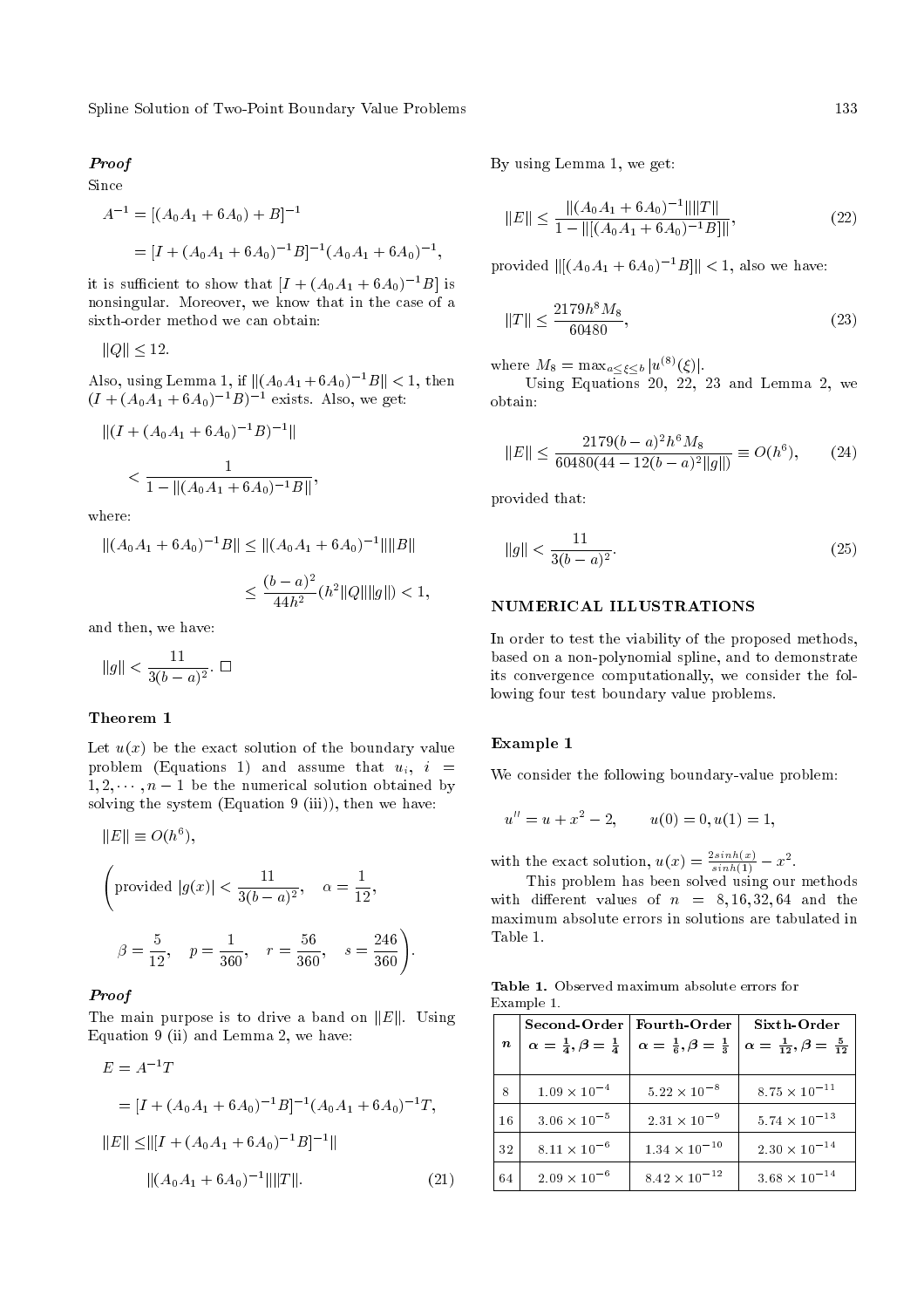| $\boldsymbol{n}$ | Second-Order<br>$\alpha = \frac{1}{4}, \beta = \frac{1}{4}$  | Fourth-Order<br>$\alpha = \frac{1}{6}, \beta = \frac{1}{3}$ | Fourth-Order [13]         |
|------------------|--------------------------------------------------------------|-------------------------------------------------------------|---------------------------|
| 8                | $2.42$ $\times$ $10^{-3}$                                    | $2.64\times10^{-6}$                                         | $1.10$ $\times$ $10^{-6}$ |
| 16               | $6.80\times10^{-4}$                                          | $1.26$ $\times$ $10^{-7}$                                   | $1.09$ $\times$ $10^{-7}$ |
| 32               | $1.80\,\times\,10^{-4}$                                      | $7.41\times10^{-9}$                                         | $7.51\times10^{-9}$       |
| 64               | $4.65$ $\times$ $10^{-5}$                                    | $4.65\times10^{-10}$                                        | $4.81\times10^{-10}$      |
| 128              | $1.18\,\times\,10^{-5}$                                      | $2.95\times10^{-11}$                                        | $3.03\times10^{-11}$      |
| 256              | $2.98\,\times\,10^{-6}$                                      | $1.78$ $\times$ $10^{-12}$                                  | $1.85\times10^{-12}$      |
| 512              | $7.47\times10^{-7}$                                          | $4.35\times10^{-13}$                                        | $6.48 \times 10^{-13}$    |
| 1024             | $1.87 \times 10^{-7}$                                        | $4.60 \times 10^{-13}$                                      | $7.64\times10^{-13}$      |
| $\boldsymbol{n}$ | Sixth Order<br>$\alpha = \frac{1}{12}, \beta = \frac{5}{12}$ | Seventh-Order [12]                                          |                           |
| 8                | $8.02$ $\times$ $10^{-9}$                                    | $1.44\times10^{-7}$                                         |                           |
| 16               | $5.01\times10^{-11}$                                         | $1.41\times10^{-9}$                                         |                           |
| 32               | $1.16$ $\times$ $10^{-12}$                                   | $1.23\times10^{-11}$                                        |                           |
| 64               | $2.55\times10^{-15}$                                         | $1.01\times10^{-13}$                                        |                           |

Table 2. Observed maximum absolute errors for Example 2.

#### Example 2

We consider the following boundary-value problem:

 $u'' = u - 4xe^x$  $u(0) = u(1) = 0,$ 

with the exact solution,  $u(x) = x(1-x)e^x$ .

We applied our methods to solve this problem with  $n = 8, 16, 32, 64, 128, 256, 512, 1024$  and the computed solutions are compared with the exact solution at grid points. The maximum absolute errors at the nodal points,  $\max|u(x_i) - u_i|$ , are given to compare with [12,13]. The observed maximum absolute errors are tabulated in Table 2.

### Example 3

We consider the following example in  $[12,14,15]$ :

$$
x^2u'' = 2u - x, \qquad u(2) = u(3) = 0,
$$

with the exact solution,  $u(x) = \frac{(19x - 5x^2 - \frac{36}{x})}{38}$ .

We applied our methods to solve this problem for  $n = 8, 16, 32, 64$  and the computed solutions are compared with the exact solution at grid points. The observed maximum absolute errors are tabulated in Table 3. In this table we compared our results with the results given in [12,14,15]. This shows that our results are more accurate.

# Example 4

We consider the following example in [16]:

$$
u'' = u + (4 - 2x^2) \sin x + 4x \cos x,
$$

 $u(0) = u(1) = 0,$ 

with the exact solution,  $u(x) = (x^2 - 1) \sin x$ .

We applied our sixth-order method to solve this problem for  $n = 8, 16, 32$  and 64. The computed solutions are compared with the exact solution at grid points. The observed maximum absolute errors are tabulated in Table 4. In this table, we compared our results with the results obtained by the methods in [16] and also with the results obtained by [18,19] which are reported in [16]. This shows that our results are more accurate.

# **CONCLUSION**

The approximate solutions of second-order linear boundary-value problems using a non-polynomial spline, show that our methods are better in the sense of accuracy and applicability. These have been veried by the maximum absolute errors,  $\max |e_i|$ , given in the tables.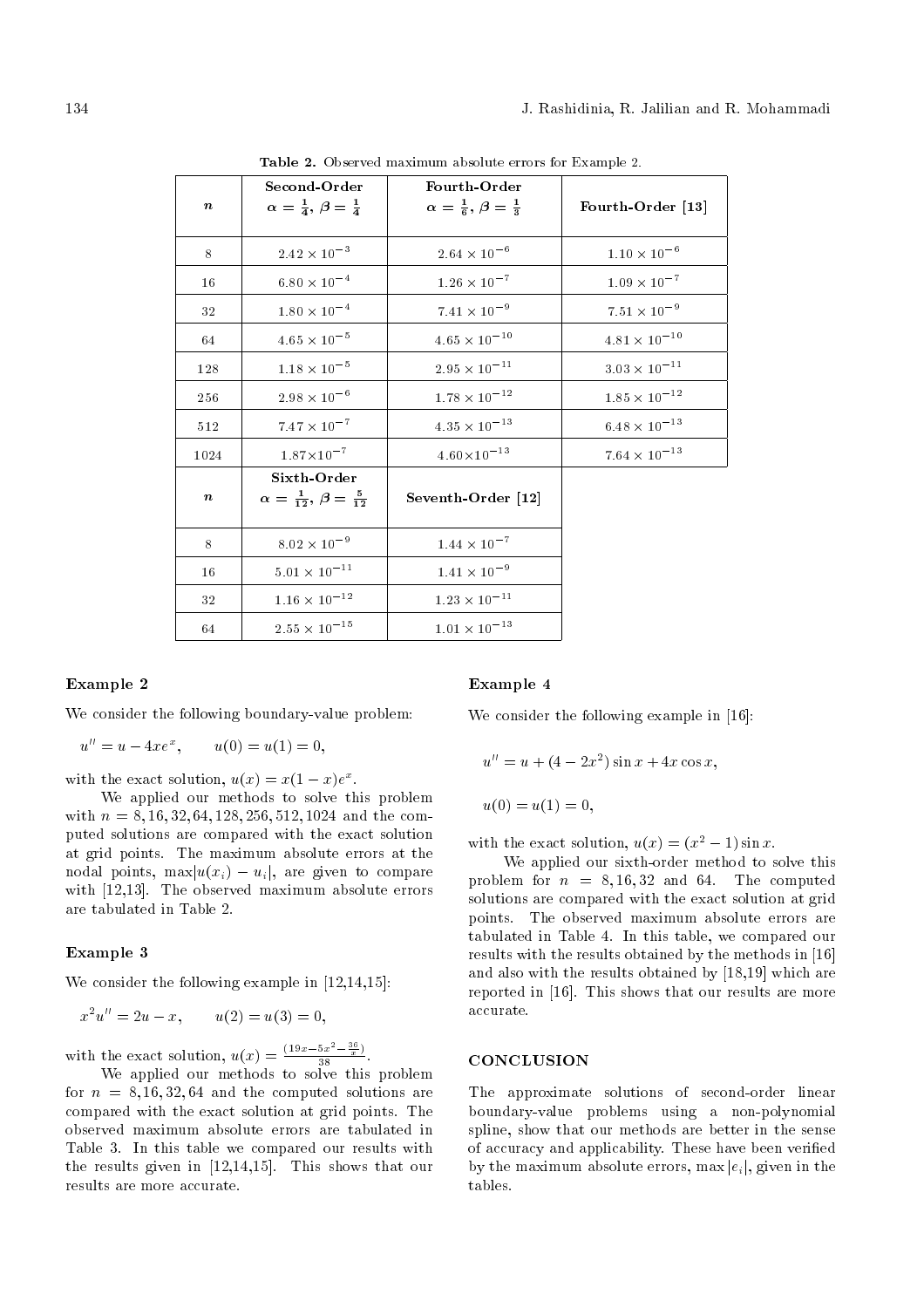| $\boldsymbol{n}$ | Second-Order<br>$\alpha = \frac{1}{4}, \beta = \frac{1}{4}$ | Second-Order [14]                                            | Fourth-Order<br>$\alpha = \frac{1}{6}, \beta = \frac{1}{3}$ | Fourth-Order [14]     |
|------------------|-------------------------------------------------------------|--------------------------------------------------------------|-------------------------------------------------------------|-----------------------|
| 8                | $3.30 \times 10^{-5}$                                       | $4.17 \times 10^{-5}$                                        | $9.21 \times 10^{-8}$                                       | $1.74 \times 10^{-7}$ |
| 16               | $9.25\times10^{-6}$                                         | $1.04 \times 10^{-5}$                                        | $4.11 \times 10^{-9}$                                       | $1.10\times10^{-8}$   |
| 32               | $2.45 \times 10^{-6}$                                       | $2.61 \times 10^{-6}$                                        | $2.29\times10^{-10}$                                        | $6.85\times10^{-10}$  |
| $\boldsymbol{n}$ | Fourth-Order [15]                                           | Sixth-order<br>$\alpha = \frac{1}{12}, \beta = \frac{5}{12}$ | Seventh-order [12]                                          |                       |
| 8                | $1.74 \times 10^{-7}$                                       | $1.78 \times 10^{-9}$                                        | $1.31\times10^{-8}$                                         |                       |
| 16               | $1.09\times10^{-8}$                                         | $1.62 \times 10^{-11}$                                       | $1.56\times10^{-10}$                                        |                       |
| 32               | $6.85\times10^{-10}$                                        | $7.15 \times 10^{-13}$                                       | $1.53\times10^{-12}$                                        |                       |
| 64               |                                                             | $3.68 \times 10^{-15}$                                       | $1.33\!\times\!10^{-14}$                                    |                       |

Table 3. Observed maximum absolute errors for Example 3.

Table 4. Observed maximum absolute errors for Example 4.

| $\boldsymbol{n}$ | Sixth Order            | Ramadan [16]           | Islam $[18]$          | Al-Said [19]          |
|------------------|------------------------|------------------------|-----------------------|-----------------------|
|                  | $7.35 \times 10^{-9}$  | $7.24 \times 10^{-9}$  | $2.37 \times 10^{-5}$ | $6.49 \times 10^{-4}$ |
| 16               | $1.68 \times 10^{-11}$ | $1.16 \times 10^{-10}$ | $1.60 \times 10^{-6}$ | $1.70 \times 10^{-4}$ |
| 32               | $5.06 \times 10^{-13}$ | $1.82 \times 10^{-12}$ | $1.03 \times 10^{-7}$ | $4.15 \times 10^{-5}$ |
| 64               | $4.12 \times 10^{-15}$ | $6.51 \times 10^{-14}$ | $6.60 \times 10^{-9}$ | $1.82 \times 10^{-5}$ |

#### **REFERENCES**

- 1. Fox, L., The Numerical Solution of Two Point Boundary Value Problems in Ordinary Differential Equations, Oxford University Press, London (1957).
- 2. Henrici, P., Discrete Variable Methods in Ordinary  $Differential$  Equations, Wiley, New York (1961).
- 3. Aziz, A.K. and Hubbard, B.E. "Bounds for the solution of the Sturm-Liouville problem with applications to finite difference methods",  $SIAM. J., 12$ , pp. 163-168 (1964).
- 4. Bramble, J.H. and Hubbard, B.E. "On a finite difference analogue of an elliptic boundary problem which is neither diagonally dominant nor of nonnegative type", J. Math. Phys., 43, pp. 117-132 (1964).
- 5. Fischer, C.F. and Usmani, R.A. \Properties of some tri-diagonal matrices and their applications to boundary value problems", SIAM. J. Num. Anal., 6, pp. 127- 132 (1969).
- 6. Usmani, R.A. "A method of high order accuracy for the numerical integration of boundary value problems", BIT, 13, pp. 458-469 (1973).
- 7. Ahlberg, J.H., Nilson, E.N. and Walsh, J.L., The Theory of Splines and Their Applications, Academic Press, New York (1967).
- 8. Albasiny, E.L. and Hoskins, W.D. "Cubic spline solution of two point boundary value problem", Comput. J., 12, pp. 151-153 (1969).
- 9. Bickley, W.G. "Piecewise cubic interpolation and twopoint boundary-value problems", Comput. J., 11, pp. 206-208 (1968).
- 10. Fyfe, D.J. "The use of cubic splines in the solution of two-point boundary-value problems", Comput. J., 12, pp. 188-192 (1969).
- 11. Sakai, M. and Usmani, R.A. "Quadratic spline and two point boundary value problems", Publ. RIMS, Kyoto Univ., 19, pp. 7-13 (1983).
- 12. Bhatta, S.K. and Sastri, K.S. "A seventh order global spline procedure for a class of boundary value problems", Int. J. Computer Math.,  $41(3)$ , pp. 99-114 (1991).
- 13. Usmani, R.A. and Wasrt, S.A. "Quintic spline solutions of boundary value problems", Comput. Math. with Appl., **6**, pp. 197-203 (1980).
- 14. Usmani, R.A. and Sakai, M. "A connection between quartic spline and Numerov solution of a boundary value problem", Int. J. Comput. Math., 26, pp. 263- 273 (1989).
- 15. Khan, A. \Parametric cubic spline solution of two point boundary value problems", Appl. Math. Comput., **154**, pp. 175-182 (2004).
- 16. Ramadan, M.A., Lashien, I.F. and Zahra, W.K. "High order accuracy non-polynomial spline solutions for  $2\mu$ th order two point boundary value problems", Appl. Math. Comput., 204, pp. 920-927 (2008).